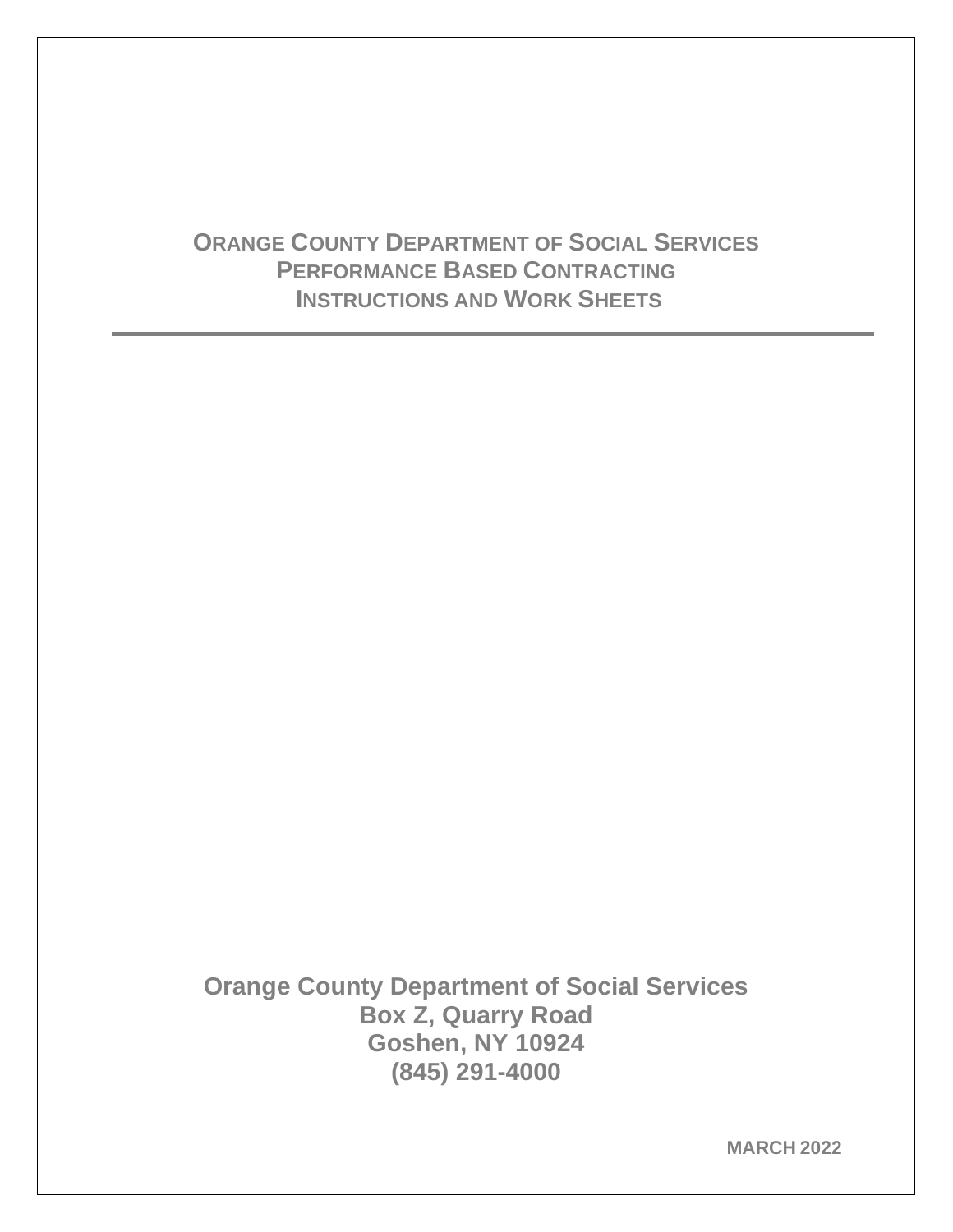## **PERFORMANCE BASED CONTRACTING**

## **Introduction:**

The Orange County Department of Social Services (DSS) has created a standardized method of developing and writing performance based contracts for vendors under contract with the Department. For the most part, these contracts will effect employment, case management, preventive, foster care, independent living, and FFFS contracts. A State Law, passed with the 2007-2008 State Budget, requires that the DSS have performance based contracts in place for vendors who access specific funding streams from the DSS.

The State Law primarily pertains to child welfare 62/38 funding (formerly 65/35). Since a majority of our child welfare contracts access this funding stream, we have developed a coordinated, consistent policy regarding how these contracts would be developed and measured. Additionally, other specialized funding for target populations, such as Persons in Need of Supervision (PINS) Prevention Funds will also require performance based contracts. There was no provision granted regarding the size and/or scope of the project. For example, contracts valued at \$500,000 must be considered the same as contracts with a value of \$10,000. Failure on the part of the DSS to transition existing contracts and new contracts to a performance based structure place our Federal and State reimbursement at risk.

This document has been put together to assist our contracts, in developing and measuring their performance targets. We have elected to proceed forward with a consistent series of performance measures that will be applied to all contracts.

Vendors under contract with the DSS will have a combination of mandatory performance measures and program specific performance measures that may be selected from a standard list of measures. DSS approval will be required for all performance measures.

Note, when working on the Mandatory Performance Measures the percentages and possible exemptions will be determined using the following methodology. Percentages will first be calculated to the first decimal point, and a percentage of .5 and over will then be rounded up to the next highest whole percent (i.e. .915 = 91.5% =92%). Exemptions are defined as cases or children that will NOT be included in the statistics used to determine the percentage (i.e. if the program serves 100 youth and receives an exemption, as authorized by the DSS official, for 1 youth, the percentage will then be calculated based on the remaining 99 youth). Exemptions are only allowed on the Mandatory Performance Measures.

5% of all reimbursement will continue to be subjected to these performance measures (1 % for each measure); with the possibility of increasing this percentage at some future date.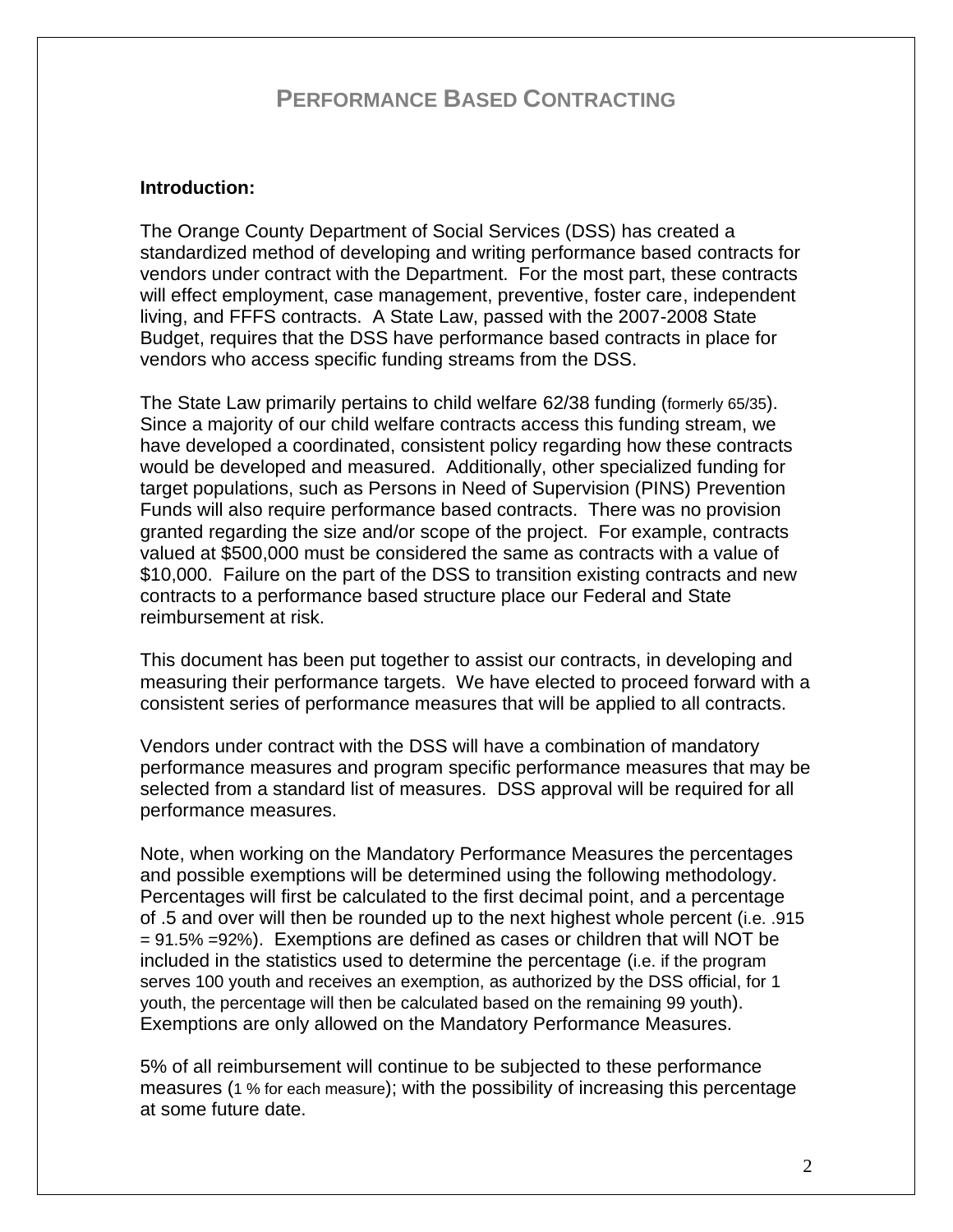We would like to encourage your organization to continue the process of training your fiscal and human service delivery staff on issues of performance based contracting and performance measurement. As always, we stand ready to assist your organization as we move forward.

# **PERFORMANCE MEASURES**

#### **Summary:**

As noted in the introduction, the Department of Social Services has a series of performance measures that will be applied to our contracts. These will consist of a combination of mandatory performance measures along with measures that can be selected by the Vendor on a yearly basis. Each contract will have a total of five performance measures, each of which has a value of 1% of the value of the contract, amounting to a value of 5% of the contract's total value.

Based on the contract, the funding stream, and the target population, each vendor will be required to select a series of performance measures and report to the DSS on an annual basis regarding their success and/or failure to meet the performance measures. Quarterly reports are also required. It should be understood, the DSS will withhold 5% of the contract value until the contracted agency completes an annual report that outlines their program achievements. The DSS will not be creating a template for the annual program report. The Contract Ending Performance Based Cover Sheet, which requests payment for achieved performance measures, as well as the Program's Annual Report, will be required to be submitted to, and validated by the DSS prior to authorization of the 5% final payment. These Quarterly & Annual Reports need to be sent to our Planning Coordinator, at our 11 Quarry Road, Goshen, NY administrative location. Please understand that these are actually negative Performance Measures, in other words to achieve the full reimbursement of your expenses, the Performance Measures must be attained.

Included in our two Training Packets and our Excel Worksheets are the DSS sponsored performance measures, budget and claiming forms, and a model Schedule B for each contract with this Department. The performance measures are presented in a manner that will allow the DSS to check specific performance measures that will be submitted with the annual budget forms required when completing a contract with this Department. Additionally, the DSS will not accept any budget that is not submitted on our "Standardized Agency Budget Forms", including an Administrative Overhead Form. Please be sure you are using our 12-17-14 versions, the New Excel forms. If you fail to submit each required form, your contract processing time and subsequently your reimbursement will be delayed.

As your organization begins to prepare a new contract or a contract renewal, please be sure to submit all the forms required, including your organization's selected performance measures.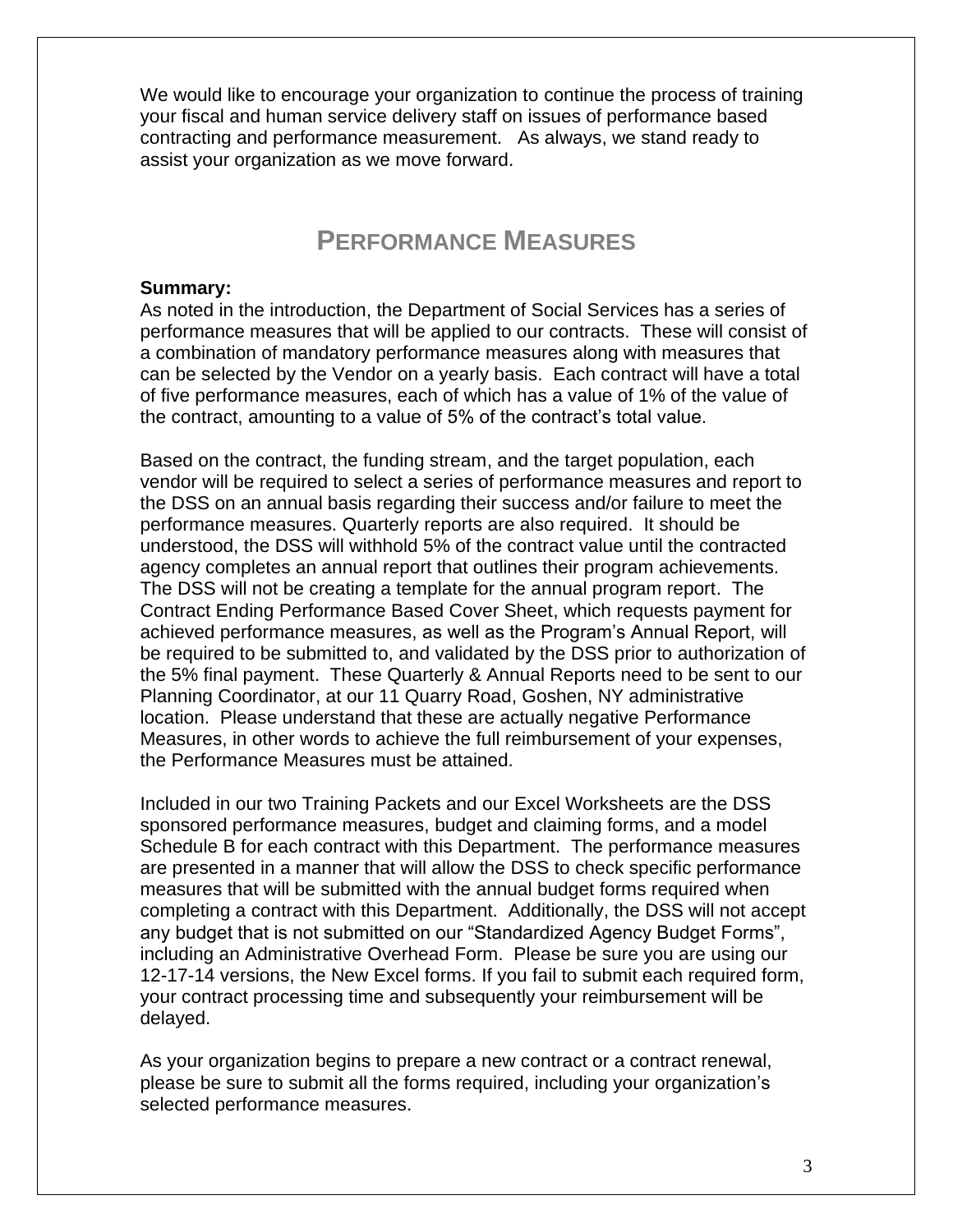**Performance Measures for Preventive Contracts & Related Program Areas:**  Each preventive program will have a total of five performance measures each accounting for one (1) percent of the contract award. The first three measures are mandatory and are listed below for you. Following these measures is a list of allowable program specific measures. In addition to the three mandatory measures, each program must select two additional performance measures from the menu of options listed under their program type. **Please note that Orange County DSS retains final approval of all the chosen performance measures**. The programs types have been aligned into these three groups:

A. – PINS/JD Prevention / Residential Alternative / Community Re-entry / Independent Living & Other Foster Care Programs

B. – Mandated Preventive / Intensive Preventive / Parenting Programs

C. – Intake and Assessment Programs

**Instructions: ALL** Preventive & Related Programs must use the three Mandatory Performance Measures, and then select two additional measures from their group for a total of five. Please detail how the program plans to track & report performance on an annual basis.

| <b>Mandatory Performance Measures for ALL Preventive &amp; Related Contracts</b> |                                                                                                                                                                                                                                                                                                                                                                                                                                                                                                                                                                                                                                                                                                                                                                                                                                                                                                               |        |
|----------------------------------------------------------------------------------|---------------------------------------------------------------------------------------------------------------------------------------------------------------------------------------------------------------------------------------------------------------------------------------------------------------------------------------------------------------------------------------------------------------------------------------------------------------------------------------------------------------------------------------------------------------------------------------------------------------------------------------------------------------------------------------------------------------------------------------------------------------------------------------------------------------------------------------------------------------------------------------------------------------|--------|
|                                                                                  | <b>Performance Measure</b>                                                                                                                                                                                                                                                                                                                                                                                                                                                                                                                                                                                                                                                                                                                                                                                                                                                                                    | Weight |
| 1.                                                                               | First Contact - 98% of all families will have a face to face contact in accordance with<br>the program's individual Request for Proposal (RFP). Contacts must be made by the<br>Caseworker/Case Supervisor/Therapist. If contact cannot be made as outlined above,<br>the program must document all of their diligent efforts to make contact with the family.<br>This documentation must be provided to OCDSS by the end of the business day<br>following the missed contact. OCDSS will reserve the right to determine if program's<br>diligent efforts made to contact a family will result in a case being exempted from a<br>performance measure. Any exemptions to this measure will require a review of<br>circumstances by OCDSS. Any exemptions must be authorized in writing and signed by<br>an OCDSS supervisor or administrator.                                                                 | $1\%$  |
| 2.                                                                               | Required Monthly Casework Contacts - 98% of all families will receive a minimum of<br>casework contacts as prescribed by State Regulation. If the individual Request for<br>Proposal (RFP) stipulates a number of casework contacts must be made in excess of<br>the State Requirement, the program must adhere to the higher standard 98% of the<br>time. If the program is unable to meet the required number of casework contacts,<br>program must clearly document all efforts to make casework contacts in Connections<br>progress notes. OCDSS will reserve the right to determine if program's diligent efforts<br>made to contact a family will result in a case being exempted from a performance<br>measure. Any exemptions to this measure will require a review of circumstances by<br>OCDSS. Any exemptions must be authorized in writing and signed by an OCDSS<br>supervisor or administrator. | $1\%$  |
| 3.                                                                               | Maintained In Home Placement - 90% of children served by program will be<br>maintained in the custody of their parent/guardian or parent/guardian designee. For<br>programs serving children in foster care, those youth served by the program will not<br>require a higher level of placement. This measure will be documented in the monthly<br>statistical reports that are provided to OCDSS. Any exemptions to this measure will<br>require a review of circumstances by OCDSS. Any exemptions must be authorized in<br>writing and signed by an OCDSS supervisor or administrator.                                                                                                                                                                                                                                                                                                                      | $1\%$  |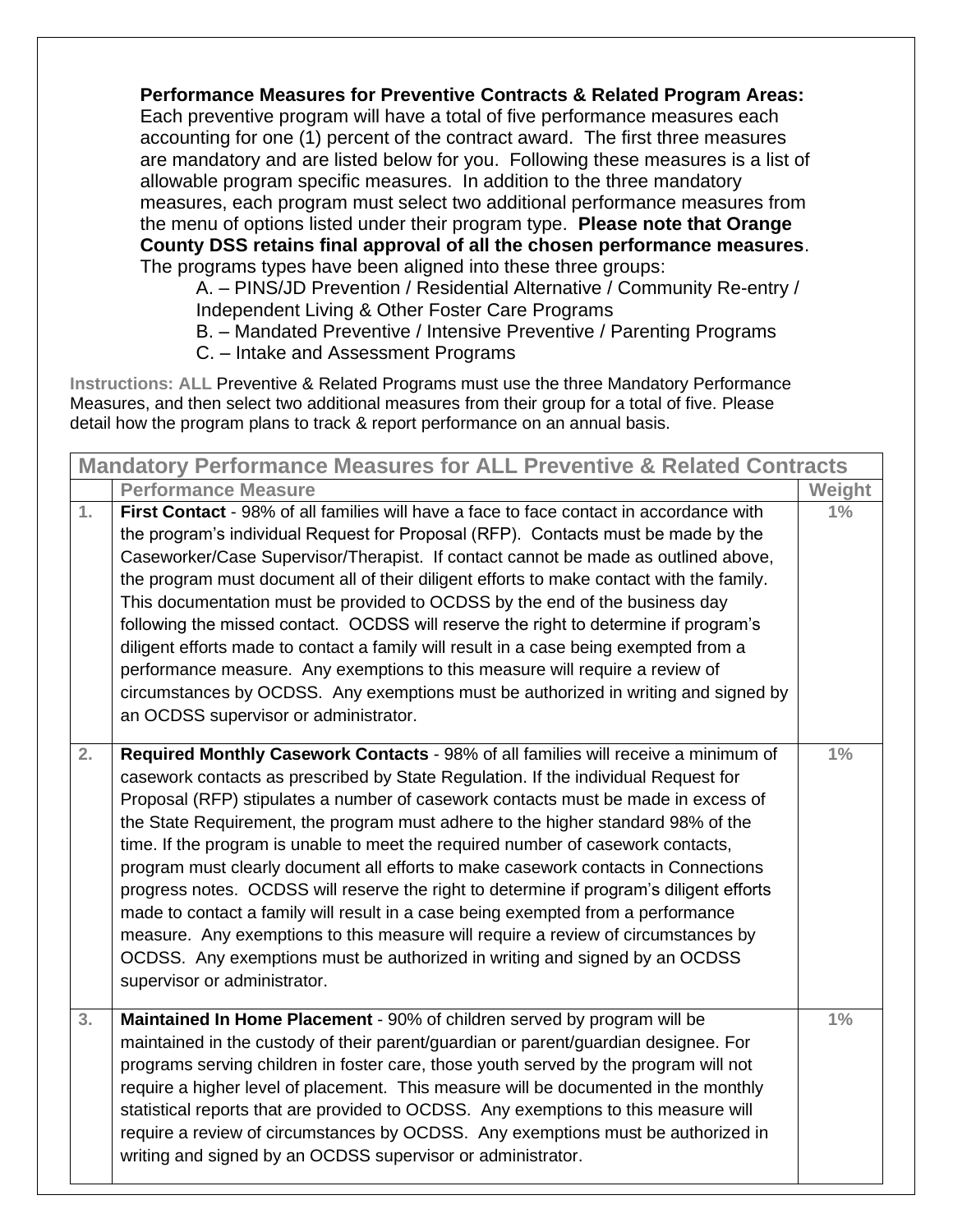**Instructions: ALL** Preventive & Related Programs must use the three Mandatory Performance Measures listed above. Then they must select two additional from their specific group below for a total of five. Please detail how the program will track & report performance on an annual basis.

|      | A. - PINS/JD Prevention / Residential Alternative / Community Re-entry /<br><b>Independent Living &amp; Other Foster Care Programs</b> |                                                                                                                                                                                                                                                                                                                                                                                                                                                                                         |        |
|------|----------------------------------------------------------------------------------------------------------------------------------------|-----------------------------------------------------------------------------------------------------------------------------------------------------------------------------------------------------------------------------------------------------------------------------------------------------------------------------------------------------------------------------------------------------------------------------------------------------------------------------------------|--------|
|      |                                                                                                                                        | <b>Performance Measure</b>                                                                                                                                                                                                                                                                                                                                                                                                                                                              | Weight |
|      |                                                                                                                                        | 1. Arrest (NOTE: Independent Living Programs may Not select this<br>measure) - Program will work diligently to reduce criminal activity as<br>evidenced by at least 85% of all youth remaining free of new arrests during<br>their enrollment in the program.                                                                                                                                                                                                                           | $1\%$  |
|      |                                                                                                                                        | 2. Substance Abuse/Mental Health Treatment - 80% of all children assessed to<br>be in need of Substance Abuse or Mental Health Treatment will comply with all<br>recommendations of the treatment program including attendance, medication<br>compliance and substance abuse testing during their involvement in the<br>program as verified by written report of the treatment professional (copy of<br>written report in case file; and/or verbal progress documented in Connections). | $1\%$  |
|      |                                                                                                                                        | 3. School Attendance - 85% of children enrolled in the program will maintain<br>school attendance. 85% of youth who have been identified by the school as<br>having attendance issues will improve their attendance. These measures are<br>based on the child's history of school attendance and verified by school<br>attendance records (obtained quarterly). Copy of attendance records will be<br>maintained in the case file.                                                      | $1\%$  |
| H    |                                                                                                                                        | 4. School Behaviors - 80% of children enrolled in the program will remain free of<br>behavioral or academic suspensions throughout program enrollment. Any<br>documented contact with school personnel is acceptable, including verbal and<br>written. Information obtained verbally must be documented in Connections;<br>written documentation will be maintained in the case file.                                                                                                   | 1%     |
|      |                                                                                                                                        | 5. Program Skill Building Groups - 95% of all children enrolled in the program<br>will attend an independent living or skill building group organized or led by the<br>program, at least 1 time per month. Youth will sign an attendance sheet at<br>each event; attendance sheet to be submitted to the contract monitor for<br>verification.                                                                                                                                          | $1\%$  |
|      |                                                                                                                                        | 6. Community Involvement - 90% of all children enrolled in the program will<br>participate in a community pro-social activity at least 3 times per week, for the<br>duration of program services. A pro-social activity can include employment,<br>volunteer activity, after school sport, after school program, religious or cultural<br>activity. Documentation will be maintained in Connections progress notes.                                                                     | 1%     |
| n an |                                                                                                                                        | 7. Academic Performance - 85% of children enrolled in the program will<br>maintain or improve their current level of academic performance. 85% of<br>children identified by the school as failing will exhibit an improvement in<br>academic performance, as evidenced by report cards. Copy of report cards<br>will be maintained in the case file.                                                                                                                                    | $1\%$  |
|      |                                                                                                                                        | 8. In Home Behavior - For programs utilizing a rating instrument that captures<br>child's behavior within the home, 80% of children enrolled in the program will<br>show an improvement in behavior. Instruments will be submitted quarterly to<br>OCDSS. Improvements reflected in the instruments must be maintained in<br>subsequent quarters.                                                                                                                                       | $1\%$  |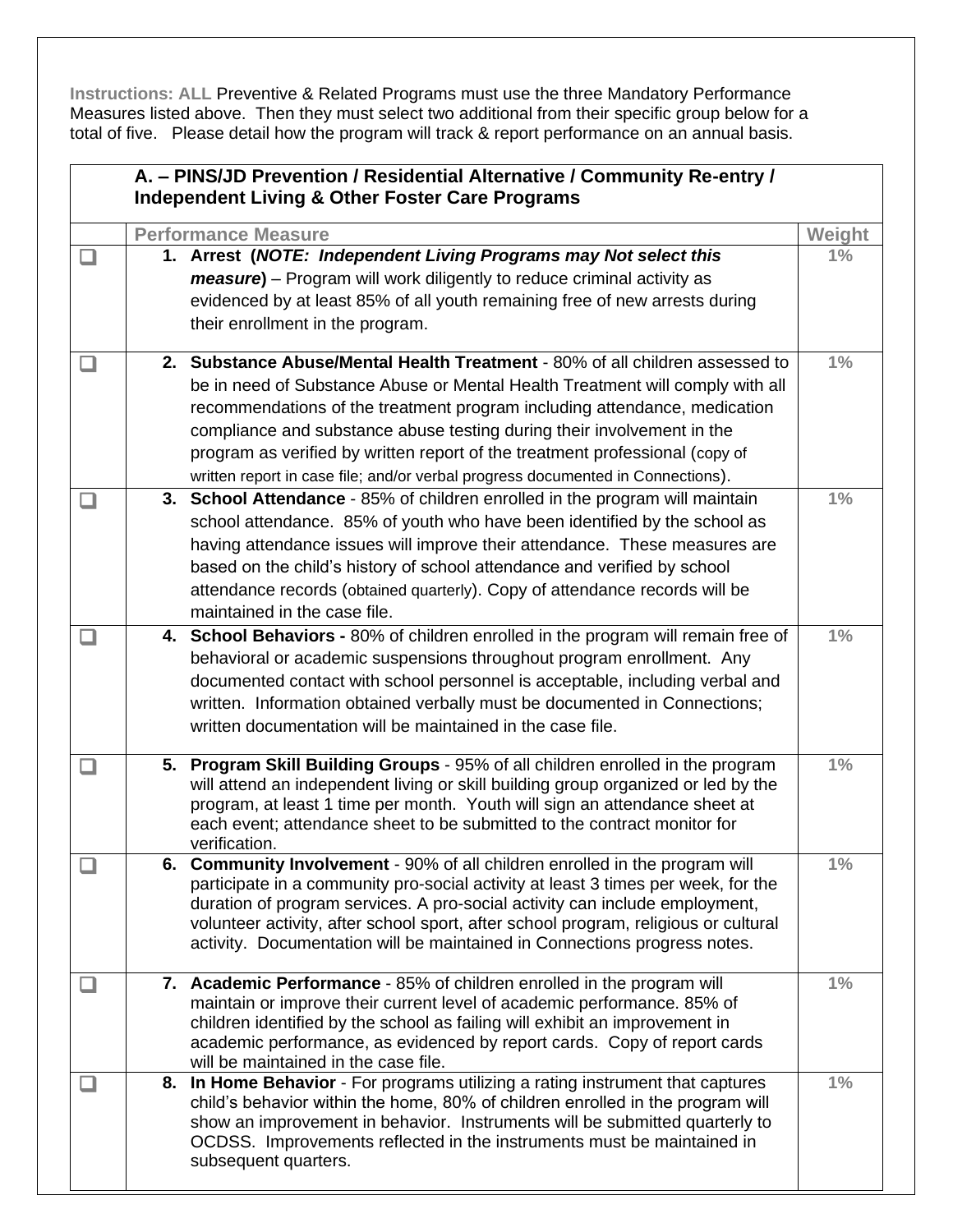|  | 9. Professional Training - 100% of staff will receive the NYS Mandated Core                                                                                                                                                                                                                       | $1\%$ |
|--|---------------------------------------------------------------------------------------------------------------------------------------------------------------------------------------------------------------------------------------------------------------------------------------------------|-------|
|  | trainings and will complete this training within 1 year of the onset of<br>employment. After the first year, each staff member will attend a minimum of<br>10 additional hours of professional training/year. Copy of trainings topics and<br>hours attended will be submitted to OCDSS annually. |       |

| B. - Mandated Preventive / Intensive Preventive / Parenting Programs |  |                                                                                                                                                                                                                                                                                                                                                                                                                                               |        |
|----------------------------------------------------------------------|--|-----------------------------------------------------------------------------------------------------------------------------------------------------------------------------------------------------------------------------------------------------------------------------------------------------------------------------------------------------------------------------------------------------------------------------------------------|--------|
|                                                                      |  | <b>Performance Measure</b>                                                                                                                                                                                                                                                                                                                                                                                                                    | Weight |
|                                                                      |  | 1. Safe Sleeping - All children enrolled in the program will be assessed for safe,<br>age appropriate sleeping arrangements upon the first visit and every month<br>thereafter. Upon conclusion of the initial assessment, 100% of children will have<br>safe sleeping arrangements. Assessments are to continue every month<br>thereafter. Assessments, and any necessary remedies, will be documented in<br>the Connections progress notes. | $1\%$  |
|                                                                      |  | 2. Substantiated Reports - 90% of children will not become the subject of a<br>substantiated report of abuse and/or neglect during their enrollment in the<br>program. Program will document any substantiated reports on their monthly<br>statistics; program monitor are alerted to CPS reports via the Connections<br>system and as such can verify the outcome of this measure.                                                           | $1\%$  |
|                                                                      |  | 3. Staff Vacancies - 100% of all vacant positions will be filled within 30 days to<br>maintain appropriate staff to child(ren) ratios. Program will provide dates<br>employees vacated the position and dates of hire for all new employees. Any<br>exceptions to this must be approved by OCDSS.                                                                                                                                             | $1\%$  |
|                                                                      |  | 4. Professional Training - 100% of staff will receive the NYS Mandated Core<br>trainings and will complete this training within 1 year of the onset of employment.<br>After the first year, each staff member will attend a minimum of 10 additional<br>hours of professional training/year. Copy of training topics and hours attended<br>will be submitted to OCDSS annually.                                                               | 1%     |

| C. - Intake and Assessment Programs                                                                                                                                                                                                                                                                                                                                                                                                           |        |
|-----------------------------------------------------------------------------------------------------------------------------------------------------------------------------------------------------------------------------------------------------------------------------------------------------------------------------------------------------------------------------------------------------------------------------------------------|--------|
| <b>Performance Measure</b>                                                                                                                                                                                                                                                                                                                                                                                                                    | Weight |
| 1. Safe Sleeping - All children enrolled in the program will be assessed for safe,<br>age appropriate sleeping arrangements upon the first visit and every month<br>thereafter. Upon conclusion of the initial assessment, 100% of children will<br>have safe sleeping arrangements. Assessments are to continue every month<br>thereafter. Assessments, and any necessary remedies, will be documented in<br>the Connections progress notes. | 1%     |
| <b>2.</b> Assessments - 90% of families enrolled in the program will have a thorough<br>and detailed assessment of parent/child service needs completed within 30<br>days of program involvement. Assessments will be documented in<br>Connections.                                                                                                                                                                                           | $1\%$  |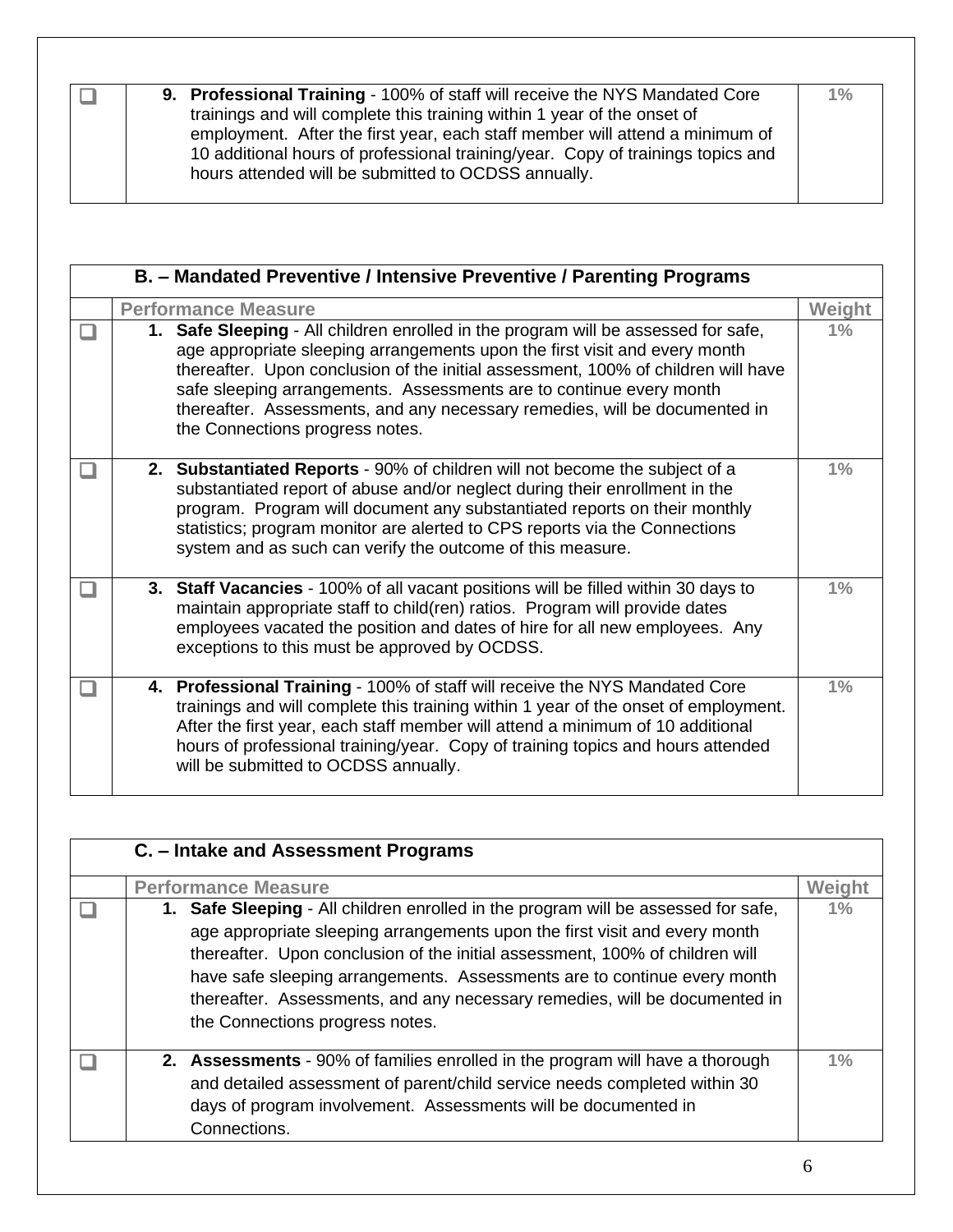|  | 3. Referrals and Linkages - 90% of all families participating in the program will<br>be provided with appropriate service referrals and/or linkages to community<br>services, which will be documented in Connections.                                                                                                                                                   | $1\%$ |
|--|--------------------------------------------------------------------------------------------------------------------------------------------------------------------------------------------------------------------------------------------------------------------------------------------------------------------------------------------------------------------------|-------|
|  | 4. Homelessness - 90% of all homeless families referred to the program will<br>obtain safe and suitable housing during program enrollment. New housing<br>arrangements will be assessed for safety and documented in Connections.                                                                                                                                        | $1\%$ |
|  | 5. Staff Vacancies - 100% of all vacant positions will be filled within 30 days to<br>maintain appropriate staff to child(ren) ratios. Program will provide dates<br>employees vacated the position and dates of hire for all new employees. Any<br>exceptions to this must be approved by OCDSS.                                                                        | $1\%$ |
|  | 6. Staff Training - 100% of staff will receive the NYS Mandated Core trainings<br>and will complete this training within 1 year of the onset of employment. After<br>the first year, each staff member will attend a minimum of 10 additional hours<br>of professional training/year. Copy of training topics and hours attended will be<br>submitted to OCDSS annually. | $1\%$ |

**Tracking and Performance Tracking:** provide a narrative regarding how the performance outcomes selected above will be tracked and reported to the DSS for annual review.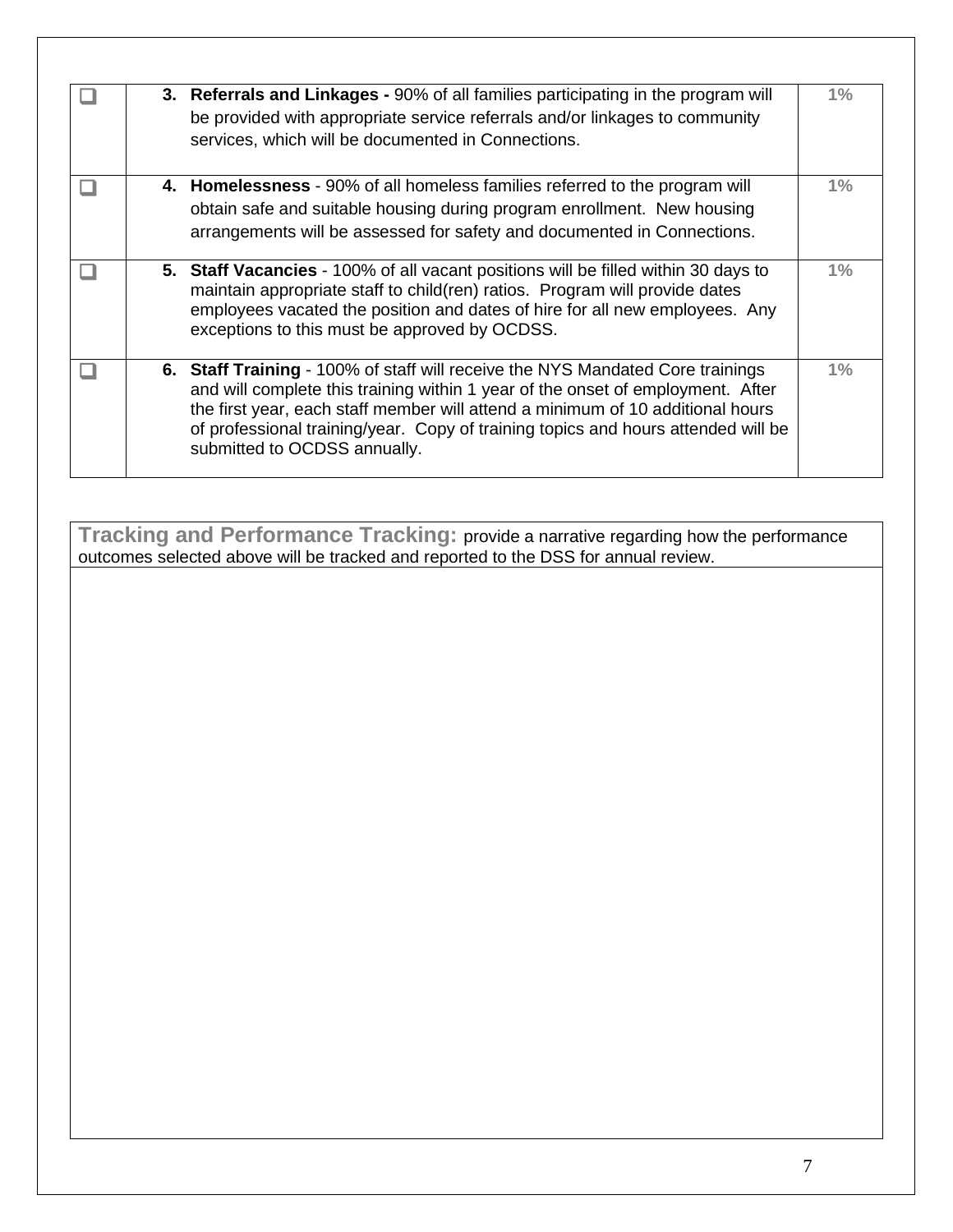## **TANF FUNDING / EMPLOYMENT PROJECTS PERFORMANCE WORKSHEET**

**Performance Measures for TANF Funded / Employment Contracts & Related Program Areas:** Each program will have a total of five performance measures each accounting for one (1) percent of the contract award. Similar to the last eight years you will have the opportunity to select your five measures, at least one from each of the following four "**Life Domain**" areas. **Please note that Orange County DSS retains final approval of all chosen performance measures**.

**Instructions:** TANF Funded / Employment Projects, all programs for which the core measure of the program is employment and / or self sufficiency. Please select a total of five performance measures (each worth 1%), and detail how the program plans to track and report performance on an annual basis. Please choose at least one measure from each Life Domain.

|        | <b>Life Domain: Employment</b>                                                                                                                                                                                   |               |  |  |
|--------|------------------------------------------------------------------------------------------------------------------------------------------------------------------------------------------------------------------|---------------|--|--|
|        | <b>Performance Measure</b>                                                                                                                                                                                       | <b>Weight</b> |  |  |
| $\Box$ | 85% of families and / or single individuals referred for employment services are<br>employed within three months (employment must be 30 hours a week or more).                                                   | 1%            |  |  |
| ❏      | 90% of families and / or single individuals referred have maintained employment through<br>the course of their enrollment in the program.                                                                        | $1\%$         |  |  |
| □      | 60% of families and / or single individuals referred have identified their own<br>transportation resources prior to discharge from the project.                                                                  | $1\%$         |  |  |
| $\Box$ | 50% of families and / or single individuals referred for underemployment services have<br>experienced an increase in the number of hours worked per week or an increase in their<br>hourly earnings.             | $1\%$         |  |  |
|        | <b>Life Domain: Educational</b>                                                                                                                                                                                  |               |  |  |
|        | <b>Performance Measure</b>                                                                                                                                                                                       | Weight        |  |  |
| □      | 95% of families and / or single individuals referred will be participating in an accepted<br>State / Federal employment activity within one month of their enrollment in the program.                            | 1%            |  |  |
| □      | 95% of families and / or single individuals referred will maintain their participation in an<br>accepted State / Federal employment activity throughout the course of their involvement<br>in the program.       | $1\%$         |  |  |
| □      | 50% of families and / or single individuals referred will be engaged in an activity<br>designed to improve their wage earning potential by their discharge from the program.                                     | $1\%$         |  |  |
|        | <b>Life Domain: Community / Health and Wellness</b>                                                                                                                                                              |               |  |  |
|        | <b>Performance Measure</b>                                                                                                                                                                                       | Weight        |  |  |
| $\Box$ | 80% of families and / or single individuals referred will be engaged in substance abuse<br>treatment throughout the course of their involvement in the program.                                                  | $1\%$         |  |  |
| $\Box$ | 50% of families and / or single individuals referred who are exempt due to a history of<br>substance abuse will be employed by their discharge from the program.                                                 | $1\%$         |  |  |
| $\Box$ | 50% of families and / or single individuals referred who are exempt due to a history of<br>substance abuse will be engaged in 30 hours of accepted employment activities by their<br>discharge from the program. | $1\%$         |  |  |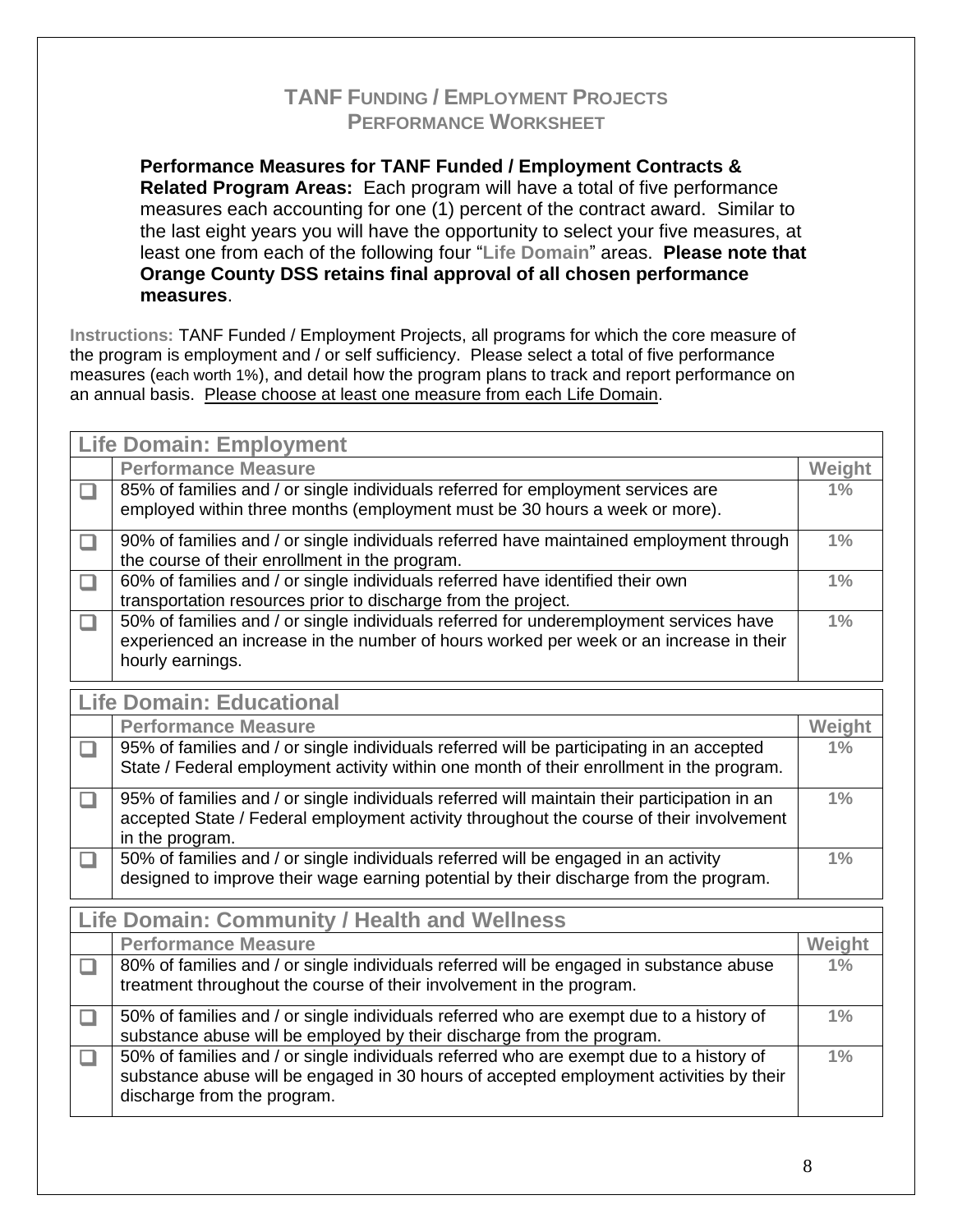| <b>Life Domain: Program Monitoring</b> |                                                                                          |        |
|----------------------------------------|------------------------------------------------------------------------------------------|--------|
|                                        | <b>Performance Measure</b>                                                               | Weight |
|                                        | 95% of Individualized Service Plans will be found in the case file up to date and        | $1\%$  |
|                                        | accurate.                                                                                |        |
|                                        | 95% of progress notes which accurately document program activities will be               | $1\%$  |
|                                        | completed and submitted on time.                                                         |        |
|                                        | 98% of all casework contacts as prescribed by the Scope of services will be              | 1%     |
|                                        | completed.                                                                               |        |
|                                        | Staff to caseload ratios is maintained as prescribed in scope of services.               | $1\%$  |
|                                        | Collection and validation of data used to evaluate program performance is maintained     | $1\%$  |
|                                        | and adequate.                                                                            |        |
|                                        | Minimum qualifications of program staff and monitoring (evaluation) of performance is    | $1\%$  |
|                                        | maintained.                                                                              |        |
|                                        | Staff training is well documented in employee records.                                   | 1%     |
|                                        | Cost Allocation methodology is maintained in a consistent manner.                        | $1\%$  |
|                                        | Annual independent financial audit is provided to the DSS.                               | $1\%$  |
|                                        | Minimum qualifications of program staff and monitoring (evaluation) of performance is    | $1\%$  |
|                                        | maintained.                                                                              |        |
|                                        | 20 hours of additional professional development training is noted in the employees file. | 1%     |

**Tracking and Performance Tracking:** provide a narrative regarding how the performance outcomes selected above will be tracked and reported to the DSS for annual review.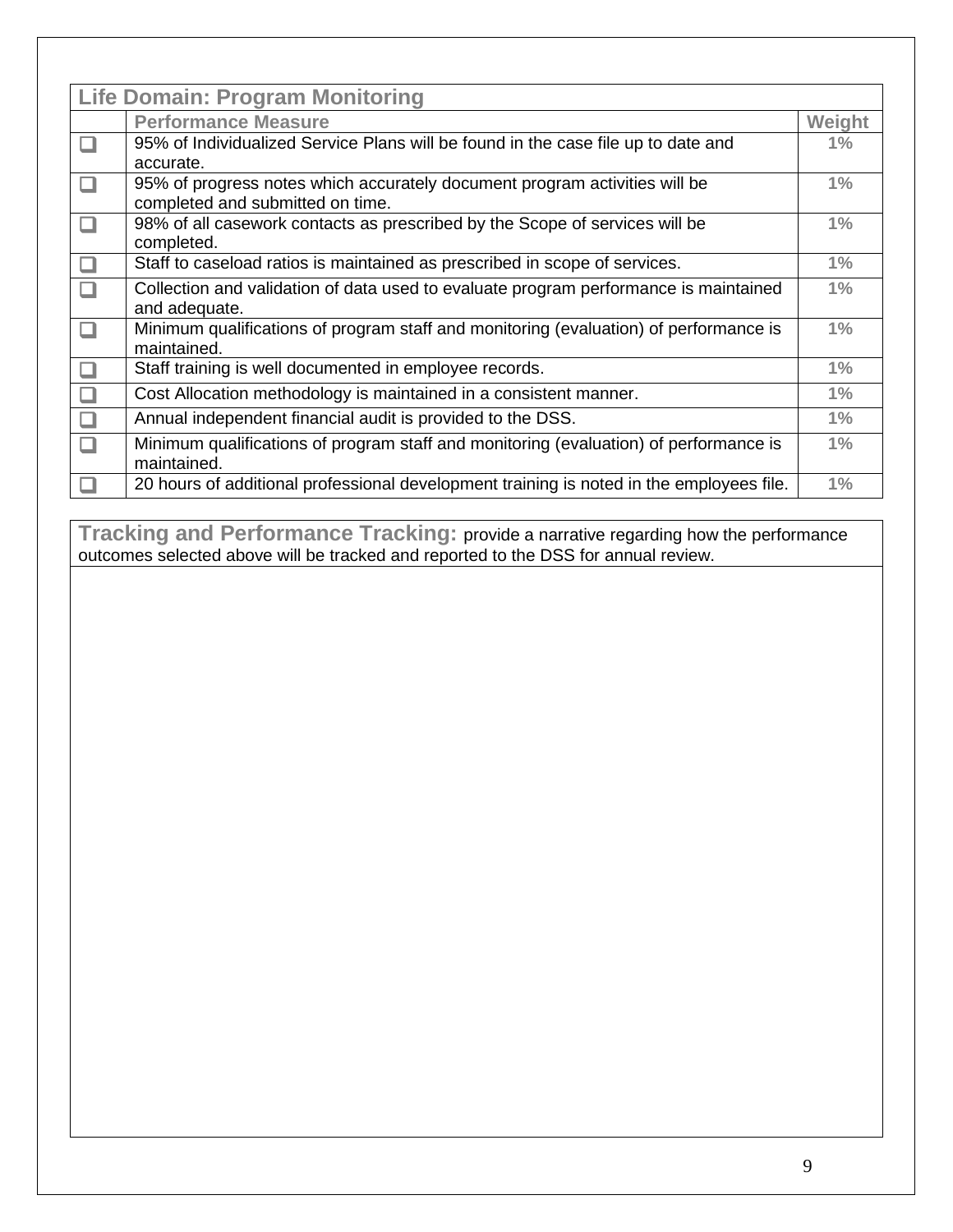# **BUDGET AND CLAIMING INSTRUCTIONS**

## **Summary:**

The Department of Social Services uses a standardized method for contractors when they submit their annual budgets and monthly claims. Our budget forms are included in this instruction workbook (to complete forms, see attached Excel Package updated 12-17-14) to highlight the importance of insuring a consistent use of the budget forms. As previously noted, Budgets will not be processed unless they are submitted on the DSS provided forms. Administrative overhead will not be permitted unless the Administrative Overhead forms are fully completed, including salaries for executive officers.

If an organization has an approved Federal Administrative Overhead Rate, that percentage may be applied without completing the form as long the approved rate is submitted. This rate may not exceed 15% (for Budget & Billing purposes), which is the DSS maximum reimbursement rate. For vendors that have and choose to use a Federal approved rate, the acceptance letter from the Federal Government must be included with the budget submission.

The DSS conducts annual financial and programmatic audits. The **Cost Allocation Plan** for the vendor must be submitted with the annual budget forms. Without the Cost Allocation Plan, when the DSS conducts an annual audit, cost sharing between staff and programs may not be accepted as their will be no basis for reviewing the cost sharing.

All of the forms, instructions, and workbooks noted above can be found on the Department of Social Services Website at: [Vendor Budget Information | Orange County, NY \(orangecountygov.com\)](https://www.orangecountygov.com/746/Vendor-Budget-Information) To access the forms, click the link to the Performance Based Contracting Documents. At this time we ask All Vendors to refrain from using their old forms, and to replace them with our current version.

In the Excel Document, after the budget forms, the DSS has included the monthly claim forms for your review and use. As noted above, these forms are available as an excel file and are on the DSS website. Should you have trouble accessing the files, please contact us & we would be glad to e-mail you the updated versions. The DSS Claim forms must be used in order to have your monthly expenses reimbursed. Some of the forms included may not be applicable for use on all contracts. At a minimum, the "Non Personnel" and "Personnel Forms" must be included for reimbursement. Based on the reimbursement method for your contract, additional forms may be required.

Our claiming forms include two "Performance Based" forms, one which is titled the "**Vendor Monthly Cover Sheet, for Preventive Paperwork Compliance**". This form should be used by those vendors who have specific documentation requirements that must be adhered to monthly (i.e. Preventive Programs, where 5% of your contract is tied to this requirement, please see the form for further details). The second form, titled "**Contract Ending, Performance Based Cover Sheet**" should be submitted at the end of the contract year when the 5% of your contract, which is dependent on your annual performance measures must be accounted for. An annual report, validating the achievements of each performance measure should also be submitted with the final claim for reimbursement. Please see the attached Sample Schedule B for further clarification.